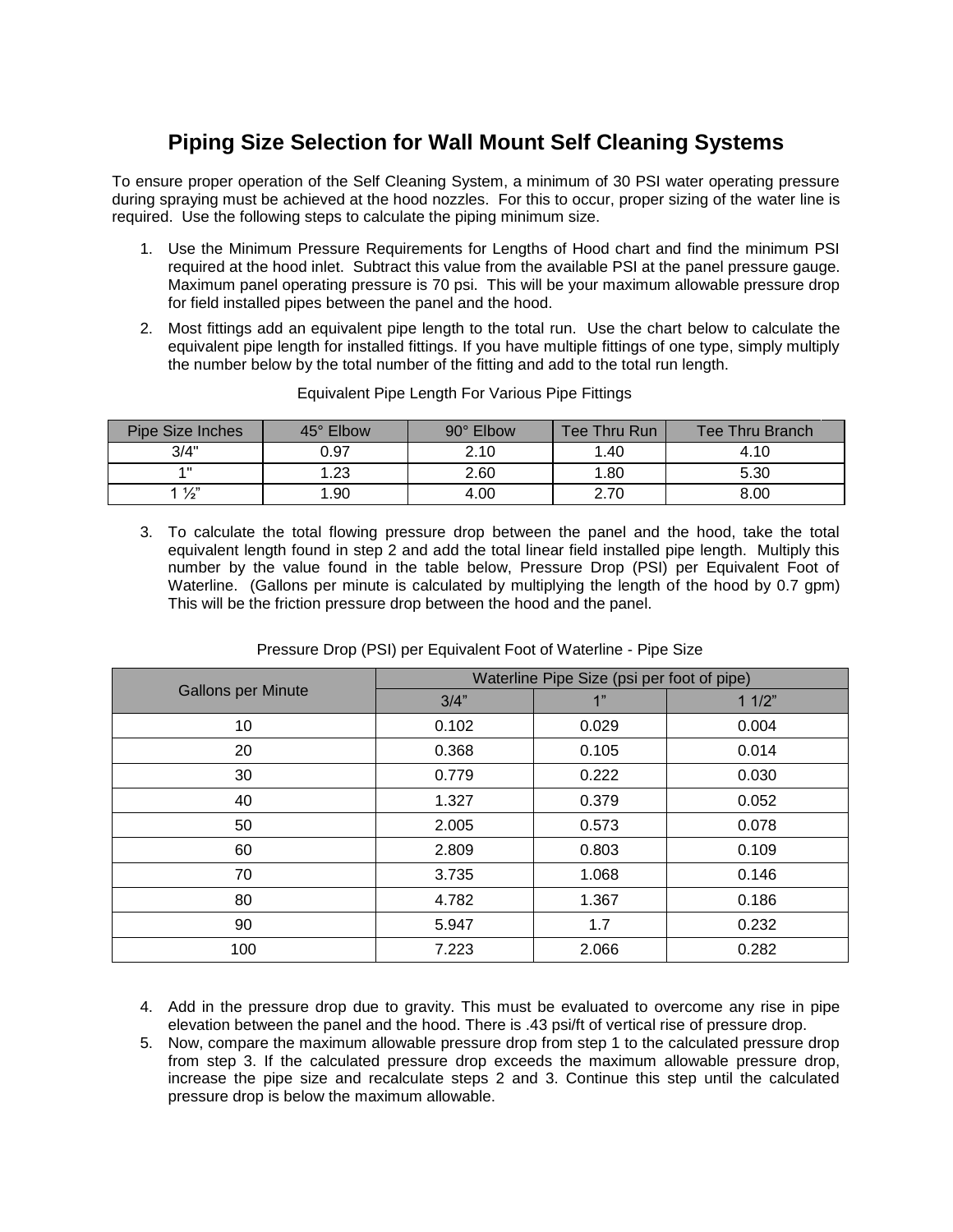# **Field Pipe Pressure Drop Calculation Example**

Wall mount panel installed with 30 feet of 3/4 inch linear pipe between panel and hood. There are two 90 degree elbows installed in the pipe run and the pipe run has a vertical rise of 5 feet. Length of end-to-end hood system is 32 feet.

Hood System =  $32$  feet. Flow rate =  $32$  feet  $*$  0.7 gpm =  $23$  gpm Pressure required at hood = 37 psi. Pressure at panel gauge = 50 psi. Allowable pressure drop between panel and hoods: 50 psi – 37 psi = 13 psi

## **3/4 inch pipe pressure drop calculations:**

Equivalent length of pipe =  $30 + 2 * 2.10 = 34.20$  feet Friction Pressure Drop through pipe  $=$  34.20  $*$  0.556  $=$  19.02 psi Gravitational Pressure =  $0.43$  psi/ft  $*$  5 feet = 2.15 psi Total Pressure Drop in Field Pipe between panel and hood = 19.02 psi + 2.15 psi = **21.17 psi** Allowable Pressure Drop = 13 psi

**This system will not work correctly** because calculated Total Pressure Drop is greater than Allowable Pressure Drop.

#### **Re-calculate with 1 inch pipe instead of 3/4 inch pipe:**

Equivalent length of pipe =  $30 + 2 * 2.60 = 35.20$  feet Friction Pressure Drop through pipe =  $35.20 * 0.159 = 5.60$  psi Gravitational Pressure =  $0.43$  psi/ft  $*$  5 feet = 2.15 psi Total Pressure Drop in Field Pipe between panel and hood = 5.60 psi + 2.15 psi = 7.75 psi Allowable Pressure Drop = 13 psi

**This system will work correctly** because calculated Total Pressure Drop is less then Allowable Pressure Drop. Pipe size will need to be change to 1 inch diameter.



#### **Pressure Loss through Typical Water Pipe Chart**